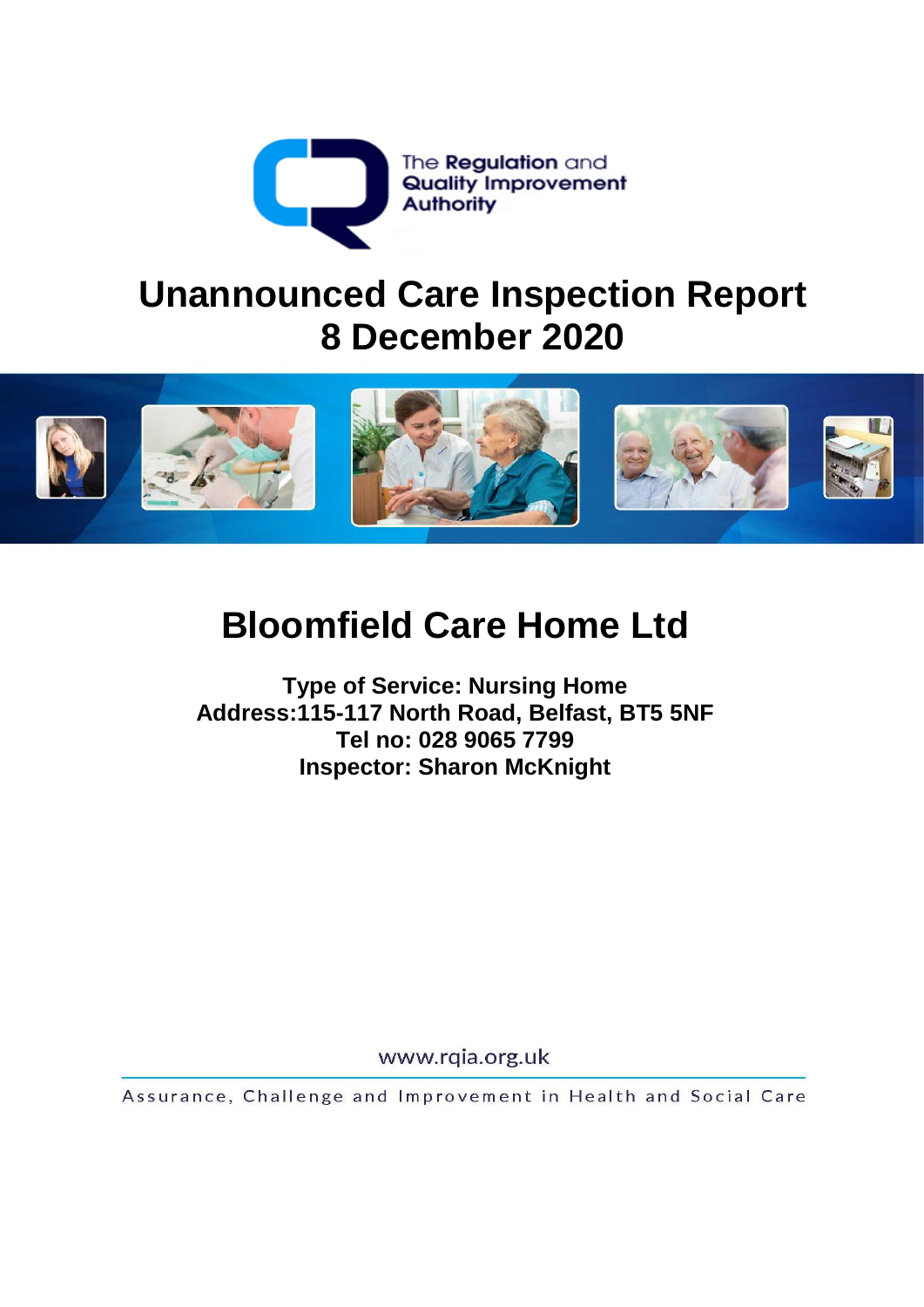It should be noted that this inspection report should not be regarded as a comprehensive review of all strengths and areas for improvement that exist in the service. The findings reported on are those which came to the attention of RQIA during the course of this inspection. The findings contained within this report do not exempt the service from their responsibility for maintaining compliance with legislation, standards and best practice.

This inspection was underpinned by The Health and Personal Social Services (Quality, Improvement and Regulation) (Northern Ireland) Order 2003, The Nursing Homes Regulations (Northern Ireland) 2005 and the DHSSPS Care Standards for Nursing Homes 2015.

#### **1.0 What we look for**



#### **2.0 Profile of service**

This is a nursing home registered to provide nursing care for up to 36 persons.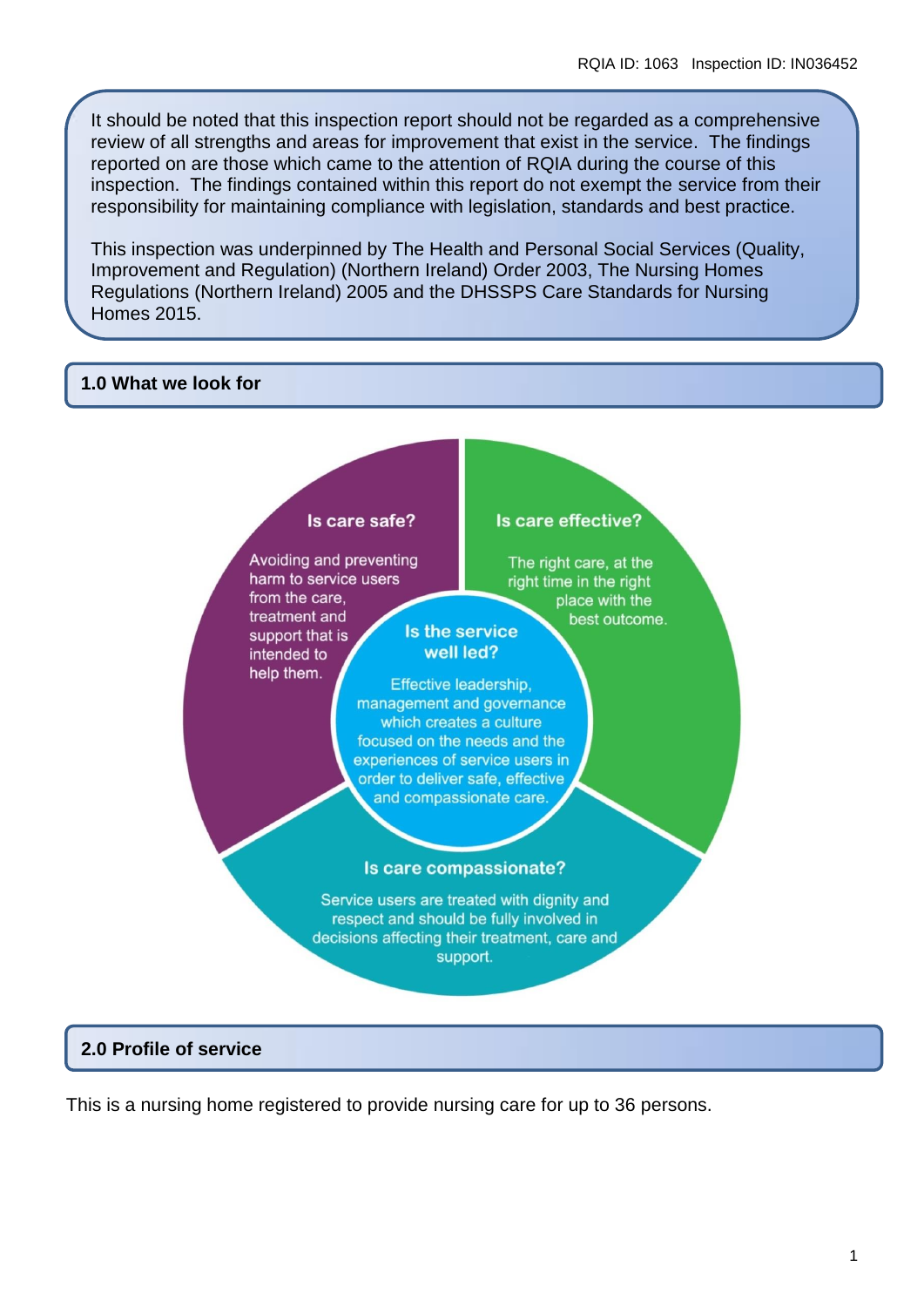#### **3.0 Service details**

| <b>Organisation/Registered Provider:</b><br><b>Bloomfield Care Homes Limited</b><br><b>Responsible Individual:</b><br><b>Desmond McLaughlin</b> | <b>Registered Manager and date registered:</b><br>Jincy Mathew - 14 March 2016 |
|-------------------------------------------------------------------------------------------------------------------------------------------------|--------------------------------------------------------------------------------|
| Person in charge at the time of inspection:                                                                                                     | <b>Number of registered places:</b>                                            |
| <b>Jincy Mathew</b>                                                                                                                             | 36                                                                             |
| <b>Categories of care:</b>                                                                                                                      | Number of patients accommodated in the                                         |
| Nursing Home (NH)                                                                                                                               | nursing home on the day of this inspection:                                    |
| DE - Dementia.                                                                                                                                  | 35                                                                             |

#### **4.0 Inspection summary**

An unannounced inspection took place on 8 December 2020 from 11:45 hours to 17:00 hours. Due to the coronavirus (COVID-19) pandemic the Department of Health (DOH) directed RQIA to prioritise inspections to homes on the basis of risk. The inspection sought to review the delivery of care within the home.

The following areas were examined during the inspection:

- staffing
- care delivery
- care records
- infection prevention and control (IPC) measures and the use of personal protective equipment (PPE)
- environment
- leadership and governance.

The findings of this report will provide the home with the necessary information to assist them to fulfil their responsibilities, enhance practice and patients' experience.

| 4.1 Inspection outcome |  |
|------------------------|--|
|                        |  |

|                                       | <b>Regulations</b> | <b>Standards</b> |
|---------------------------------------|--------------------|------------------|
| Total number of areas for improvement |                    |                  |

Areas for improvement and details of the Quality Improvement Plan (QIP) were discussed with Jincy Mathew, registered manager, as part of the inspection process. The timescales for completion commence from the date of inspection.

Enforcement action did not result from the findings of this inspection.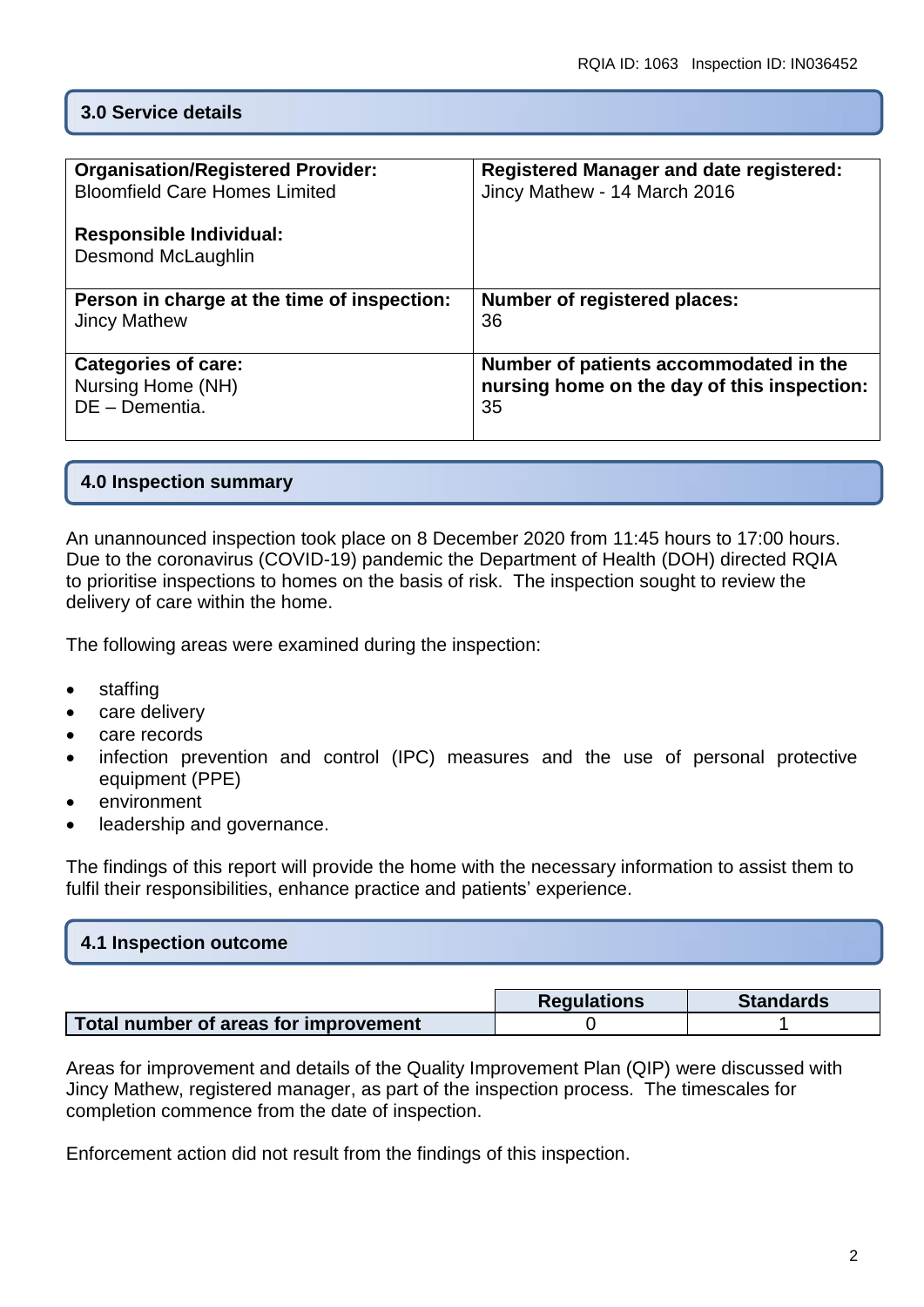# **5.0 How we inspect**

Prior to the inspection a range of information relevant to the service was reviewed. This included the following records:

- notifiable events since the previous care inspection
- $\bullet$  the registration status of the home
- written and verbal communication received since the previous care inspection
- the returned QIP from the previous care inspection
- the previous care inspection report.

During the inspection we met with patients and staff. Questionnaires were also left in the home to obtain feedback from patients and patients' representatives. A poster was also displayed for staff inviting them to provide feedback to RQIA on-line. The inspector provided the manager with 'Tell Us" cards to give patients and those who visit them the opportunity to contact us after the inspection with views of the home. No questionnaires were returned.

The following records were examined during the inspection:

- staff duty rota for the weeks commencing 30 November 2020 and 7 December 2020
- care records for three patients
- repositioning care charts
- accident and incident reports
- record of complaints and compliments
- staff registration with Nursing Midwifery Council (NMC) or Northern Ireland Social Care Council (NISCC)
- records of audit
- monthly monitoring reports for the period February 2020 November 2020.

The findings of the inspection were provided to the person in charge at the conclusion of the inspection.

# **6.0 The inspection**

# **6.1 Review of areas for improvement from previous inspection**

The most recent inspection of the home was an unannounced care inspection undertaken on 9 January 2020. There were no areas for improvement identified as a result of the last care inspection.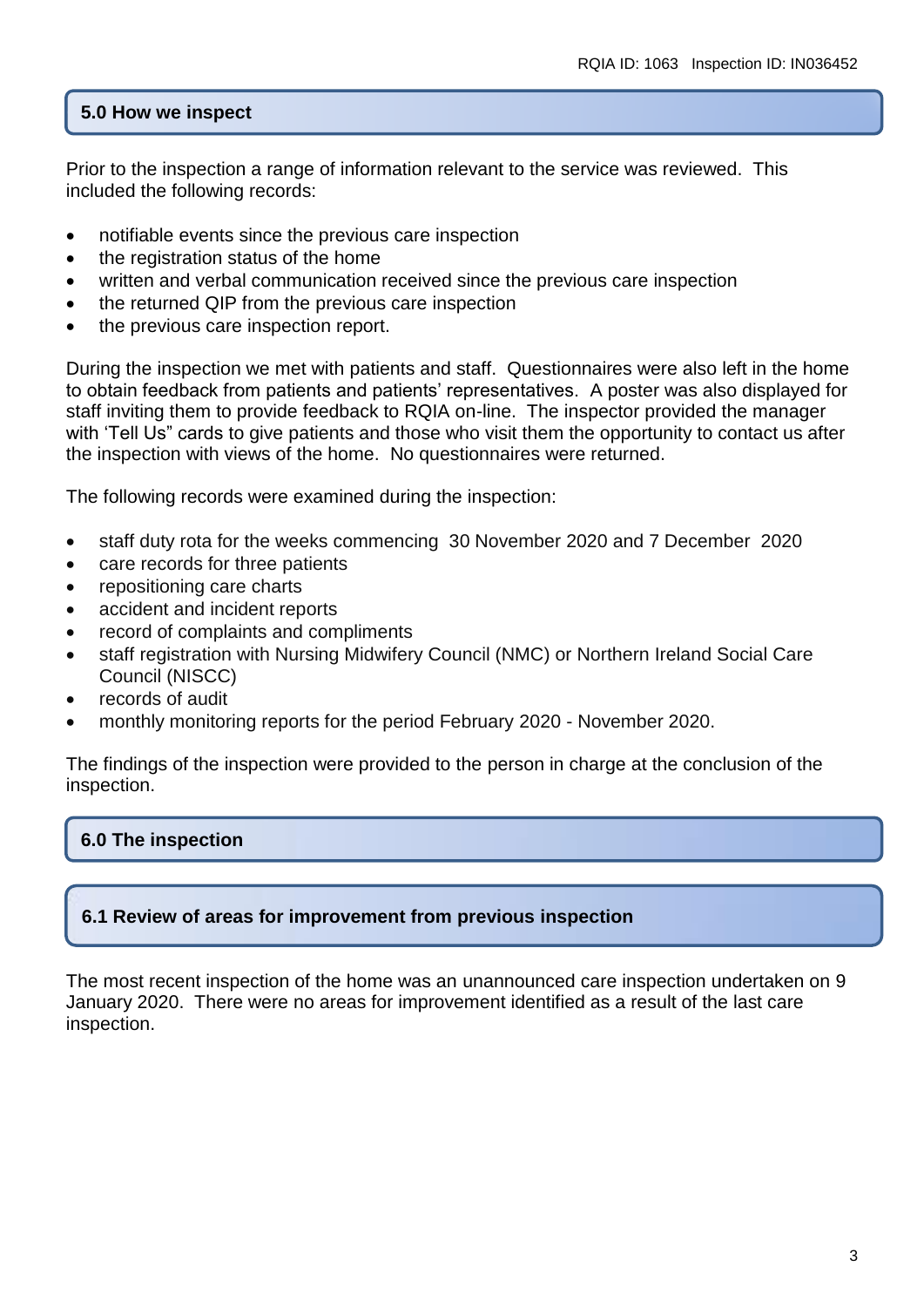#### **6.2 Inspection findings**

#### **6.2.1 Staffing**

A system was in place to identify appropriate staffing levels to meet the patients' needs. A review of the staff rotas for the weeks commencing 30 November 2020 and 7 December 2020 confirmed that the staffing numbers identified were provided. Observations on the day of the inspection confirmed that patients' needs were met by the staff on duty.

We spoke with seven members of staff, who displayed commitment and empathy towards the patients; they had a good knowledge and understanding of patients' individual needs, wishes and preferences. Staff said that there was good team working and that there was effective communication between staff and management.

We discussed the registration of staff with NMC and NISCC. We observed that checks were being completed monthly and that all of the staff listed on the duty rota for the week of the inspection were appropriately registered or, for recently appointed care staff, in the process of registering.

Records evidenced that arrangements were in place to ensure that staff received regular supervision. The manager maintained a matrix to record the dates supervision was completed and the dates of planned sessions. Records showed that this year supervision topics had included hand hygiene and PPE.

We provided questionnaires in an attempt to gain the views on staffing from relatives, patients and staff who were not available during the inspection; unfortunately none were returned.

#### **6.2.2 Care delivery**

We walked around the home at lunchtime. The atmosphere in the home was relaxed and well organised. Due to the current pandemic some patients were being cared for in their individual bedrooms. However staff explained that if patients were at risk of falls or becoming distressed they were encouraged to spend their day in the lounge area where patients were supported by staff to adhere to social distancing. Staff were knowledgeable of the importance of social distancing but at times were challenged in maintaining it with the level of understanding many of their patients had. Staff recognised the impact of the current COVID-19 pandemic on patients and relatives.

Patients appeared warm and comfortable. They were nicely dressed with good attention to detail with their personal care needs evident.

We joined the patients in the dining room on each floor for lunch. The meals were appetising and nicely presented. Patients were assisted with their lunch in a timely manner and we observed relaxed interactions between patients and staff throughout the mealtime.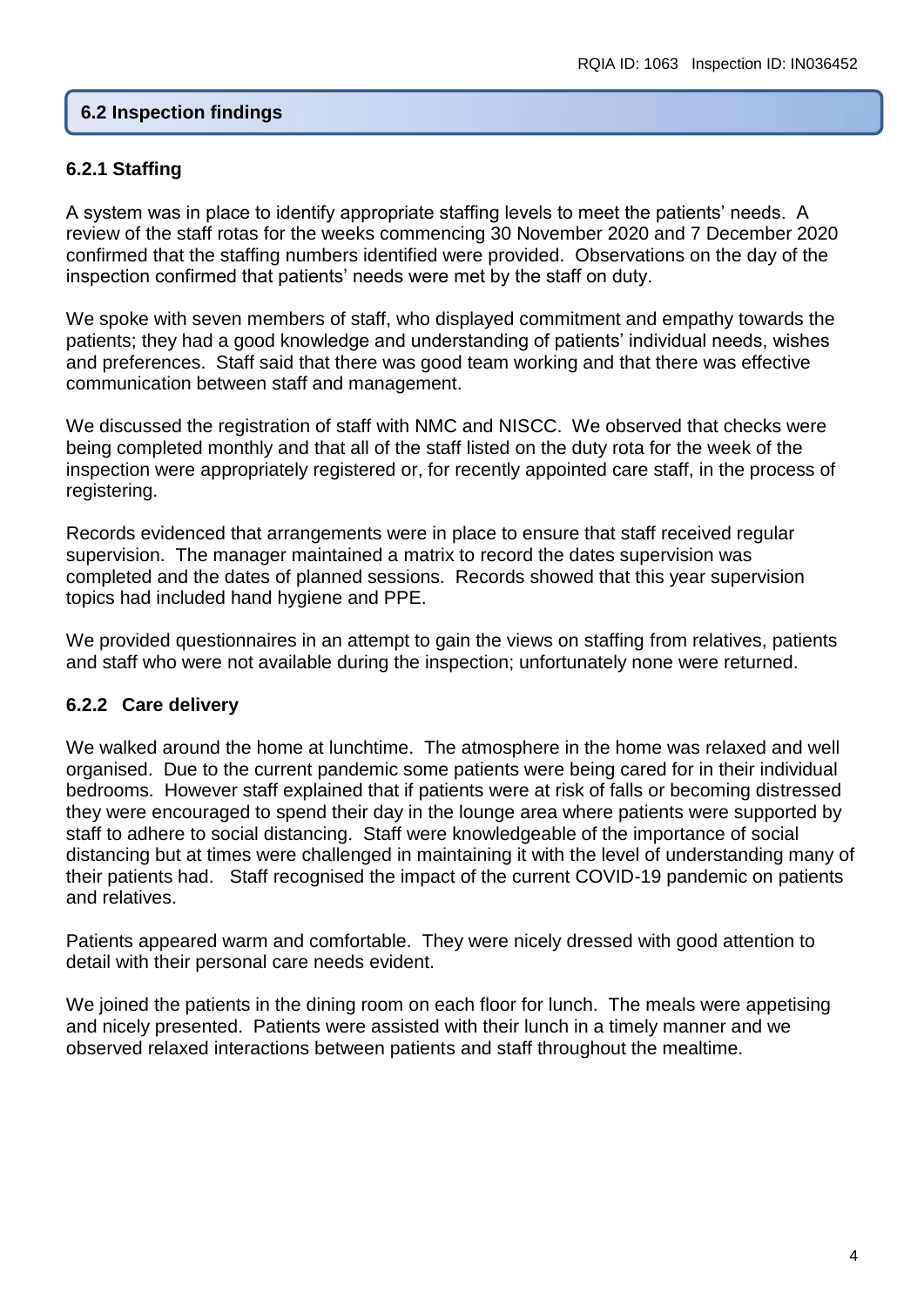A number of patients were being nursed in bed. Some patients had pressure relieving mattresses in place which required to be set manually – a number were not set accurately in accordance with the patients weight. Systems to ensure that correct setting is maintained must be implemented. An area for improvement has been made. Pressure relieving care was recorded on repositioning charts. These charts consistently evidence that the patients were assisted by staff to change their position regularly.

We discussed the arrangements for patients to receive visitors. The manager explained that over the summer visits had been facilitated in the enclosed area outside the main door. Currently visiting was being facilitated via an intercom system that had been installed at a window area. On the day of the inspection planned visits were taking place and were enjoyed by both patients and their relatives. Staff supported the patients as required during their visits. Systems such as video calls and regular telephone calls between the home, patient and their relatives were also in place. Separate visiting arrangements were in place for any patient receiving end of life care.

Arrangements were place to ensure that patients continued to receive personal items from relatives and friends, for examples sweets, drinks and toiletries. Bags were available to deposit the items into, the bags were then quarantined for 72 hours before being delivered to the patients.

The home had received numerous letters and cards of support throughout the current pandemic. The following are examples of some of the comments recorded in these letters and cards:

"The care in Bloomfields is excellent and all the staff are so caring."

"When lockdown came we knew (relative) was being well cared for when we couldn't visit and that meant so much."

"Thank you so much for the looking after (relative) in these difficult times, it was very thoughtful to be getting a facetime with her."

# **6.2.3 Care records**

A range of assessments, to identify each patient's needs, were completed on admission to the home; from these assessments care plans to direct the care and interventions required were produced. Other healthcare professionals, for example speech and language therapists (SALT), dieticians, physiotherapists and occupational therapists (OT) also completed assessments as required. The outcomes of these assessments were available in the patients' notes.

Staff were well informed with regard to patients' needs, what areas patients required support with and the level of assistance they required in daily life. Staff encouraged choice and independence.

# **6.2.4 IPC measures and the use of PPE**

On arrival to the home staff checked and recorded our temperature and asked us to complete a health declaration form; hand sanitiser and PPE were available at the entrance to the home. Signage had been placed at the entrance to the home which provided advice and information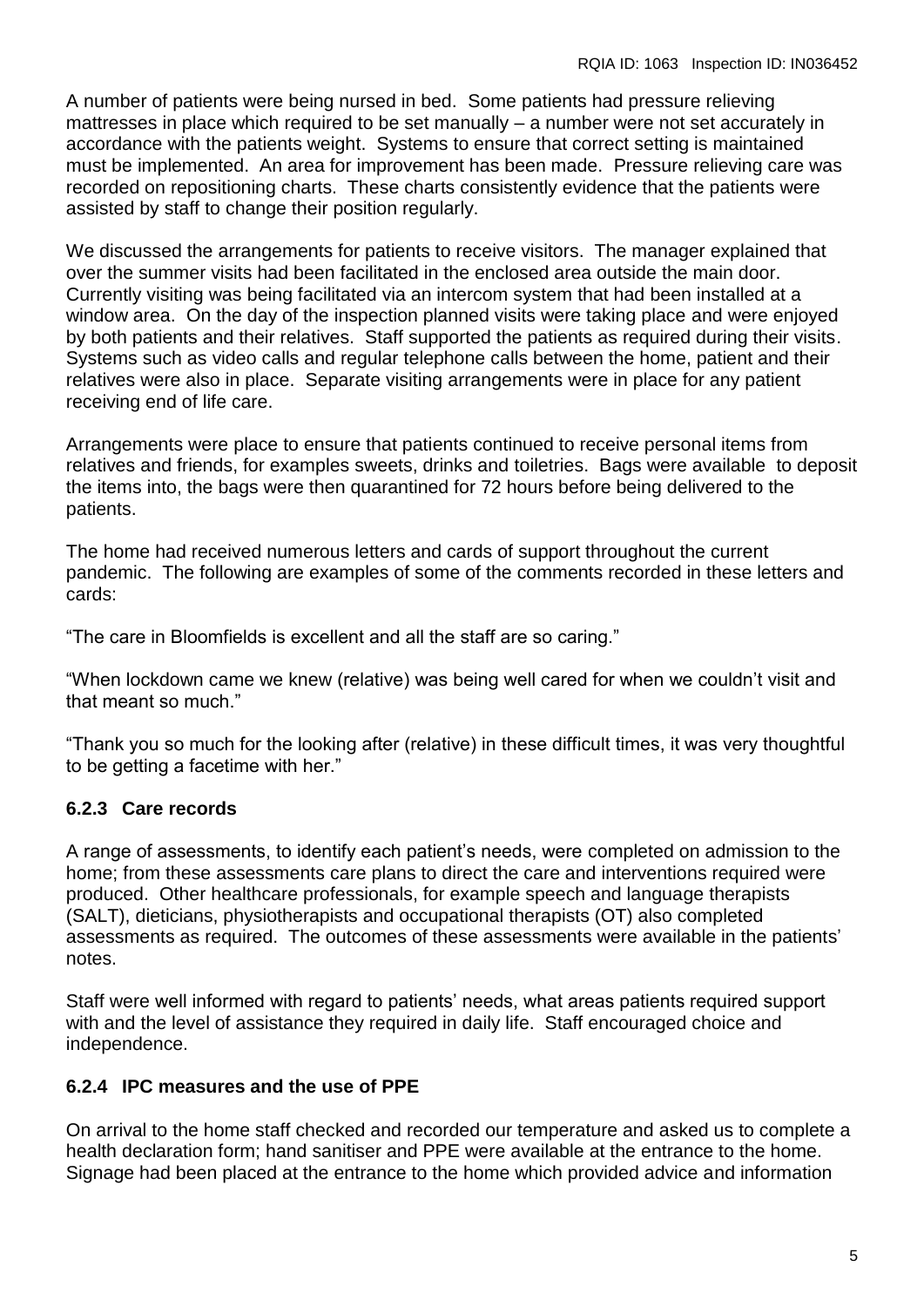about COVID-19. The manager confirmed that staff and patient temperatures were being checked daily and recorded. Patients' oxygen saturation levels were also being recorded daily.

The home were part of the national COVID-19 screening programme for care homes with staff being tested every week and patients being tested monthly.

We found that there was an adequate supply of PPE and no issues were raised by staff regarding the supply and availability of PPE. Staff spoken with knowledgeable of the correct use of PPE, wore face masks appropriately and were observed applying and removing PPE correctly. Staff washed and sanitised their hands as required. There were numerous laminated posters displayed throughout the home to remind staff of good hand washing procedures and the correct method for applying and removing of PPE.

A range of IPC audits were completed regularly, for example hand hygiene, PPE and cleanliness of the environment. Records evidenced good compliance with IPC practices.

# **6.2.5 Environment**

The atmosphere in the home was relaxed and well organised. The environment was warm and comfortable and provided homely surroundings for the patients. The home was clean and fresh smelling throughout.

Staff confirmed that enhanced cleaning arrangements were in place and included a daily schedule for the cleaning of touchpoints such as door handles, light switches and hand rails. The manager explained that the amount of domestic hours had been increased to facilitate enhanced cleaning. We spoke with two members of housekeeping staff; both were well informed regarding the use of PPE, enhanced cleaning arrangements; they confirmed that the rooms of patients were self-isolating would be cleaned last.

# **6.2.6 Leadership and governance**

There was a clear management structure within the home and the manager was available throughout the inspection process. The manager retained oversight of the home and was supported by the responsible individual, who was in the home daily, and by the deputy manager. Staff commented positively about the management team and described them as supportive, approachable and available for guidance and support.

We looked at the records of accidents and incidents which occurred in the home; we found that all had been managed and reported appropriately.

Records were available of any complaints and compliments received. Complaints records included the detail of the complaint, the outcome of any investigations, the action taken, if the complainant was satisfied with the outcome and how this was determined.

As previously discussed we reviewed records which confirmed that there was a system of audits which covered areas such as complaints, IPC, accidents and incidents. These audits were designed to ensure that the manager had full oversight of all necessary areas.

We examined the reports of the visits by the registered provider for the period February 2020 to November 2020. Where any issues were identified, an action plan and was reviewed and commented on at each subsequent visit.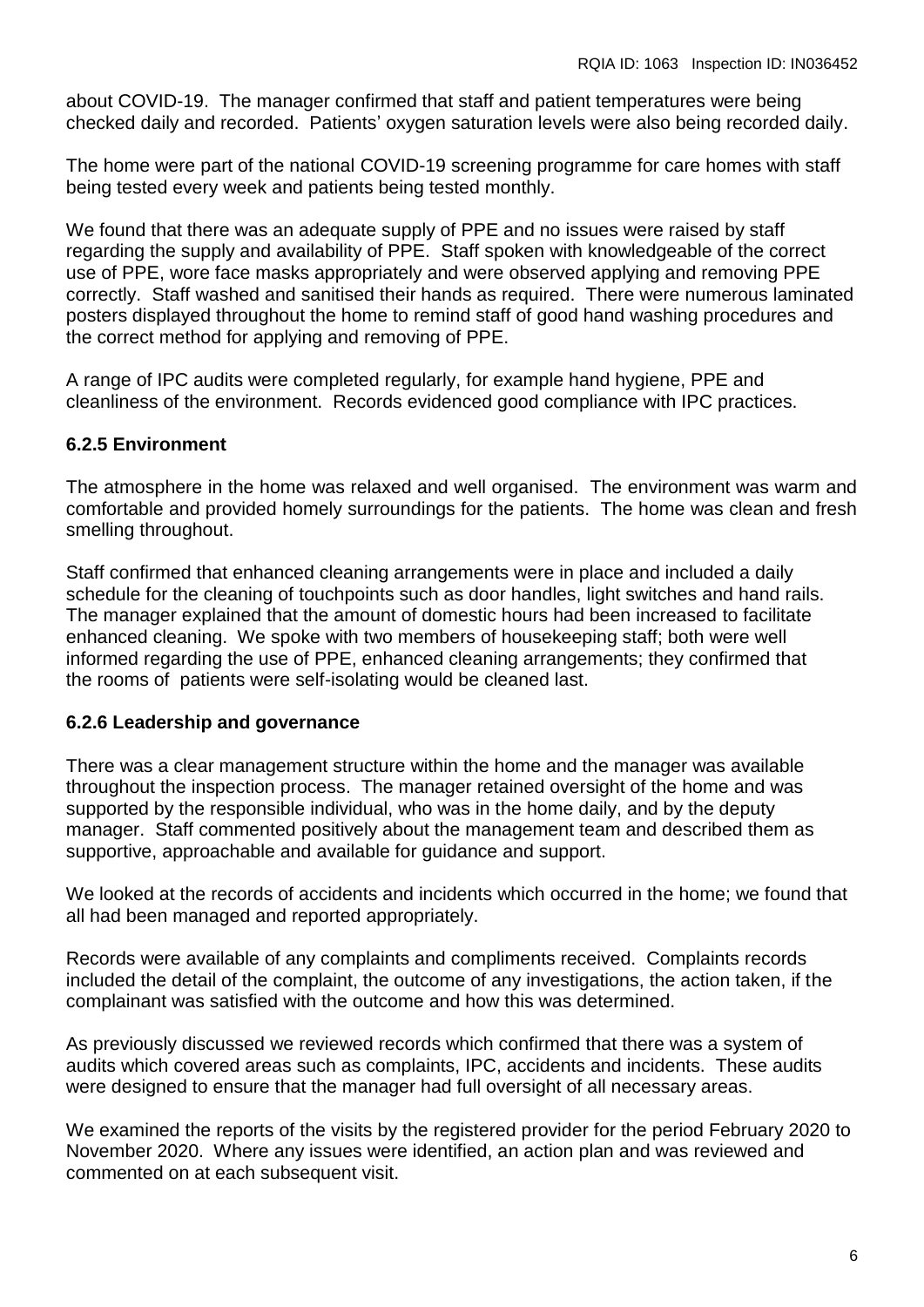# **Areas of good practice**

Areas of good practice were identified with regard to staff commitment to patient care, care delivery, the provision and usage of PPE and effective team work throughout the home.

#### **Areas for improvement**

One area for improvement was identified in relation to the settings of pressure relieving mattresses.

|                                       | <b>Requlations</b> | <b>Standards</b> |
|---------------------------------------|--------------------|------------------|
| Total number of areas for improvement |                    |                  |

#### **6.3 Conclusion**

The atmosphere in the home was relaxed and well organised. Staff were timely in responding to patients individual needs.

The home was clean, tidy and fresh smelling; recommended IPC measures were followed and staff used PPE according to the regional guidance.

Observations of care delivery, discussion with staff and a review of records provided assurances that the care in Bloomfield was safe, effective, compassionate and well led.

#### **7.0 Quality improvement plan**

Areas for improvement identified during this inspection are detailed in the QIP. Details of the QIP were discussed with Jincy Mathews, registered manager, as part of the inspection process. The timescales commence from the date of inspection.

The registered provider/manager should note that if the action outlined in the QIP is not taken to comply with regulations and standards this may lead to further enforcement action including possible prosecution for offences. It is the responsibility of the registered provider to ensure that all areas for improvement identified within the QIP are addressed within the specified timescales.

Matters to be addressed as a result of this inspection are set in the context of the current registration of the nursing home. The registration is not transferable so that in the event of any future application to alter, extend or to sell the premises RQIA would apply standards current at the time of that application.

# **7.1 Areas for improvement**

Areas for improvement have been identified where action is required to ensure compliance with The Nursing Home Regulations (Northern Ireland) 2005 and The Care Standards for Nursing Homes (2015).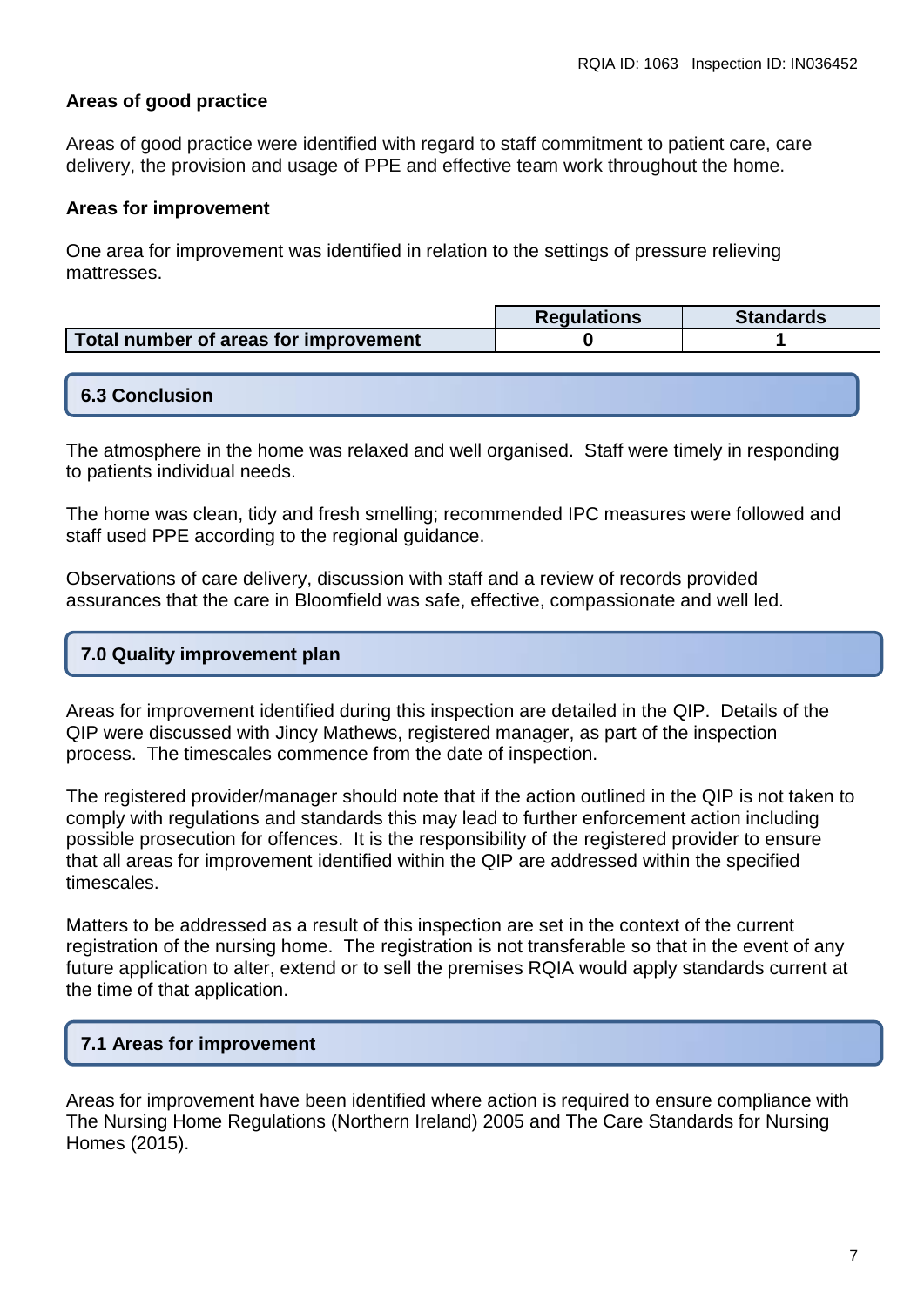# **7.2 Actions to be taken by the service**

The QIP should be completed and detail the actions taken to address the areas for improvement identified. The registered provider should confirm that these actions have been completed and return the completed QIP via Web Portal for assessment by the inspector.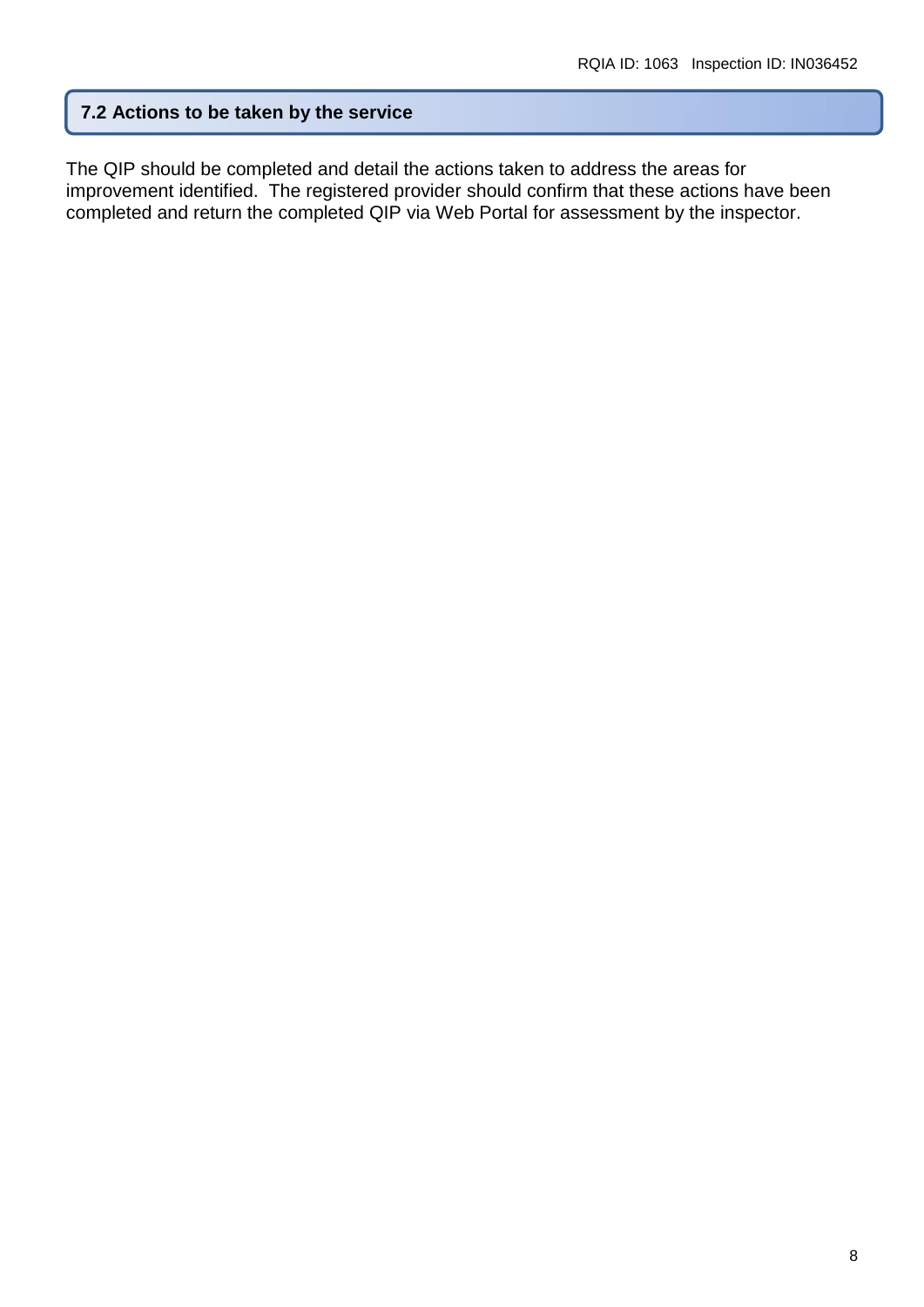# **Quality Improvement Plan**

| Action required to ensure compliance with the Department of Health, Social Services |                                                                                                                                                                                           |  |  |  |
|-------------------------------------------------------------------------------------|-------------------------------------------------------------------------------------------------------------------------------------------------------------------------------------------|--|--|--|
| and Public Safety (DHSSPS) Care Standards for Nursing Homes, April 2015             |                                                                                                                                                                                           |  |  |  |
| Area for improvement 1                                                              | The registered person shall ensure that pressure relieving<br>mattresses which required the setting to be completed manually                                                              |  |  |  |
| <b>Ref: Standard 23.5</b>                                                           | are set accurately.                                                                                                                                                                       |  |  |  |
| <b>Stated: First time</b>                                                           | Systems to ensure that correct setting is maintained must be<br>implemented.                                                                                                              |  |  |  |
| To be completed by:                                                                 |                                                                                                                                                                                           |  |  |  |
| Ongoing from the date of<br>inspection                                              | Ref: 6.2.2                                                                                                                                                                                |  |  |  |
|                                                                                     | Response by registered person detailing the actions taken:<br>A reminder card has been put in place along with the pump to<br>remind the staff of the residents current mattress setting. |  |  |  |

*\*Please ensure this document is completed in full and returned via Web Portal\**